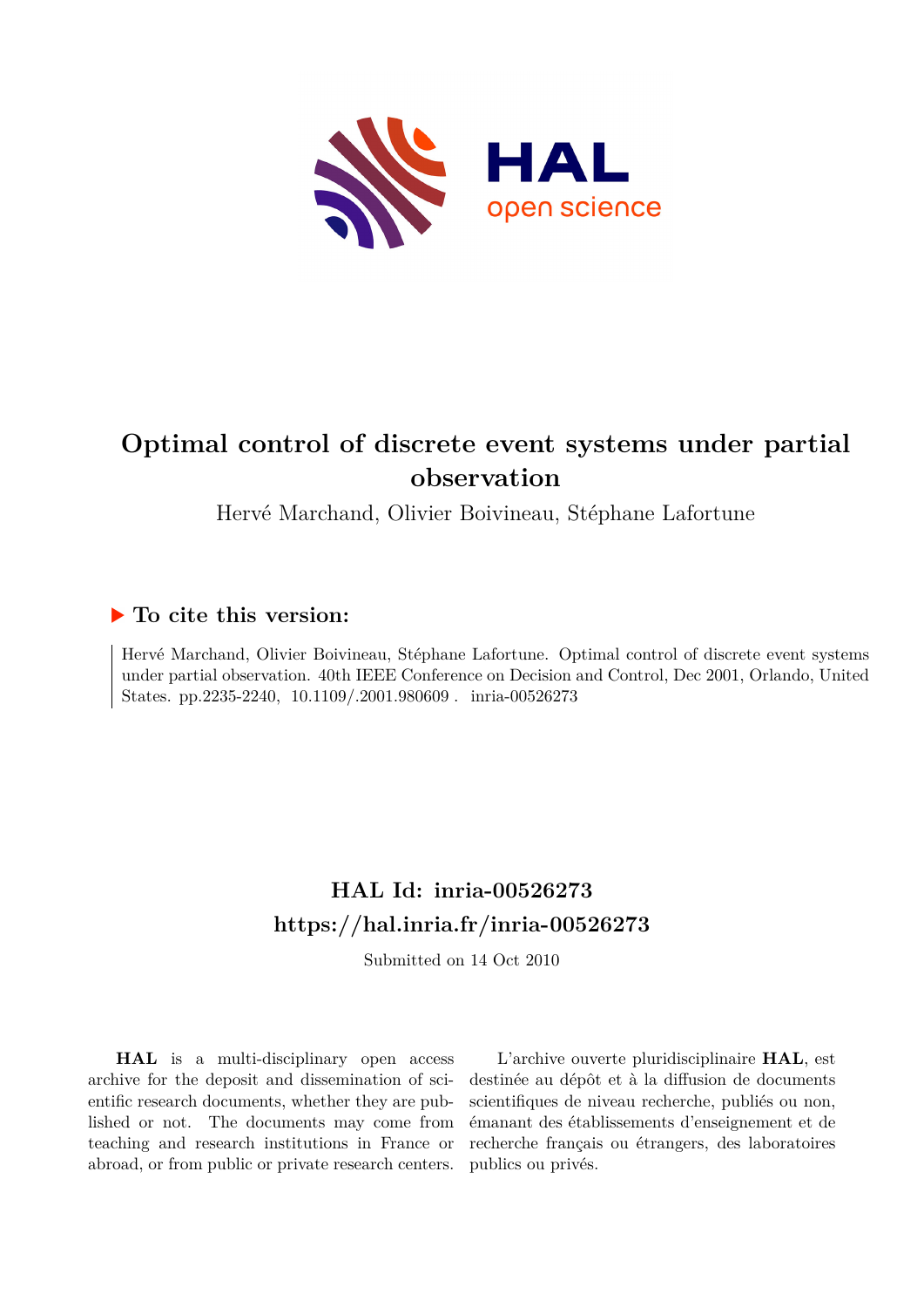## **Optimal Control of Discrete Event Systems under Partial Observation**

Hervé Marchand<sup>†</sup>, Olivier Boivineau<sup>‡</sup>, Stéphane Lafortune\*\*

- <sup>†</sup> Inria Rennes, Campus Univ. de Beaulieu, 35042 Rennes, France, E-mail: hmarchan@irisa.fr
- <sup>‡</sup> Electricité de France, Div. R & D. 1, avenue du Gal De Gaulle 92141 Clamart Cedex France
- Dept. of Elec. Eng. & Computer Science, Univ. of Michigan, 1301 Beal avenue, Ann Arbor, Michigan, USA 48109-2122. E-mail: stephane@eecs.umich.edu

## **Abstract**

We are interested in a new class of optimal control problems for Discrete Event Systems (DES). We adopt the formalism of supervisory control theory [7] and model the system as a finite state machine (FSM). Our control problem is characterized by the presence of uncontrollable as well as unobservable events, the notion of occurrence and control costs for events and a worst-case objective function. We first derive an observer for the partially unobservable FSM, which allows us to construct an approximation of the unobservable trajectory costs. We define the performance measure on this observer rather than on the original FSM itself. Further, we use the algorithm of [8] to synthesize an optimal submachine of the observer. This submachine leads to the desired supervisor for the system.

## **1 Introduction and Motivation**

We are interested in a new class of optimal control problems for Discrete Event Systems (DES) [7]. The system to be controlled is modeled as a finite state machine (FSM). Our control problem follows the theory in [8] and is characterized by the presence of uncontrollable events, the notion of occurrence and control costs for events and a worst-case objective function. However, compared to the work in [8] and compared to [3, 6], we wish to take into account partial observability. Several concepts and properties of the supervisory control problem under partial observation were studied in [1, 4] among others. However, they only propose a qualitative theory for the control of DESs.

The starting point of our solution is a FSM which represents the global behavior of a given system, including its unobservable dynamics. The first step is the derivation of an observer for the partially unobservable FSM, called a C-observer. This step is necessary since unobservable events alone cannot trigger a specific behavior of a controller. We define the performance measure on the C-observer rather than on the original FSM itself. However, we will make the necessary efforts to keep track of the information that has disappeared with the initial structure. This observer allows us to remember an approximation of the unobservable costs between two observable events. This approximation corresponds to the worst, i.e., the highest, cost of the different unobservable trajectories than can occur between two observable events. In the second step, we use the theory in [8] to synthesize an optimal controller corresponding to the optimal restricted behavior, insofar as it is achievable by an admissible (i.e., physically constructible) supervisor. We use back-propagation from the goal state to generate the supervisor, based on event cost functions. The supervisor is synthesized in a manner that gives them optimal sub-structure, consistent with the notion of DP-Optimality of [8].

## **2 Preliminaries**

The system to be controlled is modeled as a FSM defined by a 5-tuple  $G = \langle \Sigma, Q, q_0, q_m, \delta \rangle$ , where  $\Sigma$  is the set of events,  $Q$  is the (finite) set of states,  $q_0$  is the initial state,  $q_m$  is the unique marked state, and  $\delta$  is the partial transition function defined on  $\Sigma^* \times Q$ . The behavior of the system is described by the prefix-closed language  $\mathcal{L}(G)$  [2], generated by G. Similarly, the language  $\mathcal{L}_m(G)$  corresponds to the marked behavior of the FSM  $G$ , i.e., the set of trajectories of the system ending in  $q_m$ . Some of the events in  $\Sigma$ are uncontrollable, i.e., their occurrence cannot be prevented by a controller, while the others are controllable. Likewise, control will be applied on a plant that is partially observable, i.e. the supervisor will observe only a subset of the events generated by plant G. Hence some of the events in  $\Sigma$  are observable whereas the others will be unobservable. In this regard,  $\Sigma$  can be partitioned as  $\Sigma = \Sigma_c \cup \Sigma_{uc}$  with  $\Sigma_c \cap$  $\Sigma_{uc} = \emptyset$  and  $\Sigma = \Sigma_o \cup \Sigma_{uo}$  with  $\Sigma_o \cap \Sigma_{uo} = \emptyset$ , where  $\Sigma_c$ ,  $\Sigma_{nc}$ ,  $\Sigma_{0}$  and  $\Sigma_{no}$  represent the set of controllable, uncontrollable, observable and unobservable events, respectively. Moreover, unobservable events are assumed to be uncontrollable, i.e.,  $\Sigma_{uo} \subseteq \Sigma_{uc}$ . In the sequel, we will only be interested in *trim* FSMs, i.e., FSMs for which all states of Q are accessible from  $q_0$  and coaccessible to  $q_m$  [2]. We say that FSM  $A = \langle \Sigma_A, Q_A, q_{0A}, q_m, \delta_A \rangle$  is a submachine of G, denoted  $A \subseteq G$ , if  $\Sigma_A \subseteq \Sigma$ ,  $Q_A \subseteq Q$ ,  $\forall \sigma \in$  $\Sigma_A, q \in Q_A \ \delta_A(\sigma, q)! \Rightarrow (\delta_A(\sigma, q) = \delta(\mathcal{F}, \mathbf{h} \mathbf{p}))$  notation  $\delta_A(\sigma, q)$ ! means that  $\delta_A(\sigma, q)$  is defined, i.e., there is a transition labeled by event  $\sigma$  out of state q in A). We say that A is a submachine of G at q whenever  $q_{0A} = q \in Q$  and  $A \subseteq G$ . For any  $q \in Q$ , we will use  $\mathcal{M}(G, q) = \{A : A \text{ is } \}$ 

**0-7803-7061-9/01/\$10.00 © 2001 IEEE**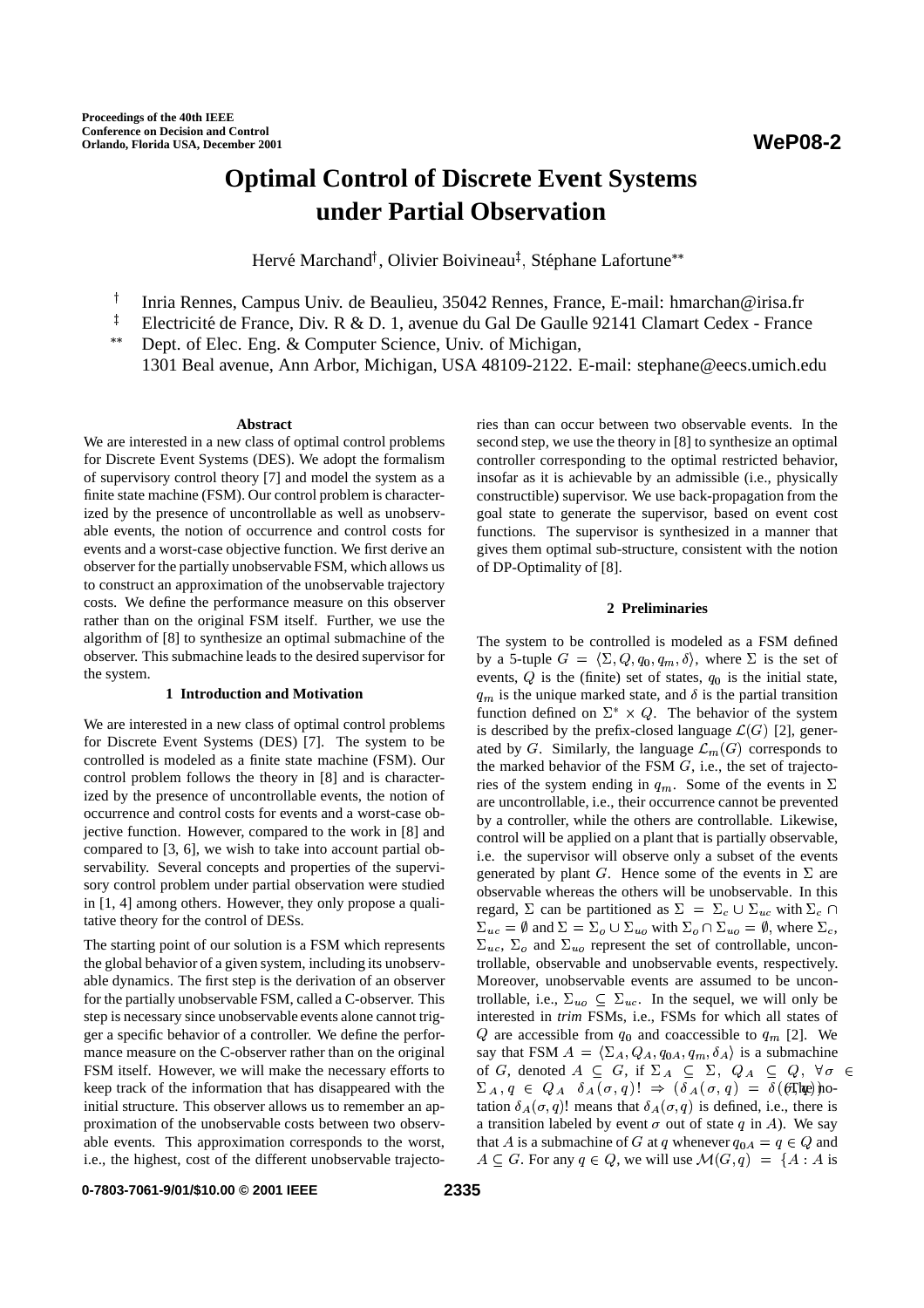a trim submachine of G with respect to  $q_m$  and  $q_{0_A} = q$  to represent the set of trim submachines of  $G$  at  $q$  with respect to  $q_m$ . This set has a maximal element in the sense that the maximal element contains all other elements as submachines. It is denoted by  $M(G, q)$ . In order to consider the control problem under partial observation, we need to make sure that the initial FSM  $G$  has no unobservable cycle. Otherwise it would be impossible to alleviate the fact that it could make the system run indefinitely in that cycle, without the supervisor noticing. We then assume that  $G$  has no unobservable cycles.

Finally, to take into account the numerical aspect of the optimal control problem, two cost values are associated to each event of  $\Sigma$ . We introduce an occurrence cost function  $c_e$ :  $\Sigma \to \mathbb{R}^+$  and a control cost function  $c_c : \Sigma \to \mathbb{R}^+ \cup \{0, \infty\}.$ Control costs are used to represent the fact that disabling a transition possibly incurs a cost. The control cost function is infinity for events in  $\Sigma_{nc}$ . The cost functions are then used to introduce a cost on the trajectories of a submachine of  $G$ .

## **3 The C-Observer with respect to**  $\Sigma_{uo}$

The framework in which we develop our control theory is that of partially observable FSMs. The supervisor that will be generated should be able to take decisions based on the states and/or events that it observes. Consequently, we base our model upon a partially observed system, seen through an observer. However, in order to take into account unobservable events in the optimality under which we apply our control, we must keep track of their costs. The idea is to collect an approximation of the costs between two observable events in the states of the observer we want to build. For example, consider two states  $p$  and  $q$  of  $G$ , connected by (at least) a trace of the form  $\sigma s \in \Sigma_o \Sigma_{uo}^*$ . As we only observe the first event, it is not be possible to know which trajectory has been taken between these two states. Hence, from an optimal control point of view, we have to consider that the plant evolves through the trajectory with the highest cost (there is no way to control the system in such a way that this trajectory is not taken). In order to collect these costs, we build a deterministic observer, named C-observer (Observer with Costs), and define the notion of a macro-state, allowing both to mask the underlying nondeterminism by abstracting away from the nondeterministic submachine and to keep track of the unobservable event costs of trajectories between two states. The C-observer constitutes the basic model on which the optimal control will be applied.

Before giving formally the definition of the C-observer, denoted by  $G_c$ , we need to check the original FSM  $G$  in order to account for unobservable events that may lead to  $q_m$  in  $G$ .  $\hspace{1cm}$  2 Indeed, if an unobservable event leads to  $q_m$  in G, it may be impossible to determine whether or not the system has actually reached  $q_m$ . We therefore update G by adding a self-loop at  $q_m$ , labeled  $\varphi$  with  $\delta(\varphi, q_m) = q_m$ . The  $\varphi$  event is just an (observable) indicator event (e.g. a sensor) that signals that

 $q_m$  has been reached. Without loss of generality, we can assume it is controllable and has zero occurrence and control costs.

## **3.1 The C-Observer definition**

The new structure that we define is called a C-observer. It is denoted by  $G_c = \langle \Sigma_o, X, x_0, x_m, f \rangle$ , where  $\Sigma_o$  is the set of observable events, X is the set of macro-states,  $x_0$  is the initial macro-state,  $x_m$  is the marked macro-state, and f is the partial transition function defined over  $\Sigma_o^* \times X \longrightarrow X$ .

Starting from G, the set X of macro-states of  $G_c$  will be constituted of pairs in  $Q \times \mathbb{R}^+$ . More specifically, the admissible states that are considered are states that can be reached by a trace of events constituted by an observable first event followed by a sequence of unobservable events. In language formalism, the latter trace should be in  $\Sigma_o \Sigma_{uo}^*$ . We present more formally the way the states of the system  $G_c$  are built. First, we introduce the set of triples  $D$  defined by :

$$
\mathcal{D} = \{ (p, q, \sigma) \in Q \times Q \times \Sigma_o \mid \exists s \in \Sigma_{uo}^*, \ \delta(\sigma s, p) = q \}. \tag{1}
$$

A triple  $(p, q, \sigma)$ belongs to set  $\mathcal D$  if there is a trace between p and q whose first event is  $\sigma$  and whose following events are all unobservable. Note that more than one trace  $s$  could verify this condition. We now define the set of traces that verify the above conditions, for a given triple  $(p, q, \sigma)$ :

$$
\forall (p,q,\sigma) \in \mathcal{D}, \ \mathcal{S}(p,q,\sigma) = \{s \in \Sigma_{uo}^* / \delta(\sigma s, p) = q\}. \tag{2}
$$

Using (2), we can easily deduce the following property:

**Property 1**  $\forall (p, q, \sigma) \in \mathcal{D}, |\mathcal{S}(p, q, \sigma)| < \infty.$ 

Finally, we do not want to lose the cost of the unobservable events that have been projected. To this effect we introduce the notion of *locally computed cost* associated with a triple  $(p, q, \sigma)$  of  $\mathcal D$ . Formally, it is given by a function, denoted by  $c_o$ , over  $\mathcal{D} \to \mathbb{R}^+$ , and defined by:

$$
\forall (p,q,\sigma) \in \mathcal{D}, \ c_o(p,q,\sigma) = \max_{s \in \mathcal{S}(p,q,\sigma)} c_e(s) \tag{3}
$$

This way, we keep track of the worst unobservable trace that could lead from  $p$  to  $q$ . Using the previous notations,  $G<sub>c</sub>$  is a FSM, defined as follows:

**Definition 1** *Given an FSM G, the associated* C-observer  $G_c$  is given by a tuple  $\langle\Sigma_o, X, x_0, x_m, f\rangle$ . It is an FSM whose *elements are defined as follows:*

- *1. X is the set of macro-states.*  $x \in X$  *is defined by a set of pairs*  $(q, c) \in Q \times \mathbb{R}^+$ , *called micro-states;*
- 2. *The final macro-state is defined by*  $x_m = \{(q_m, 0)\}$  and *the initial macro-state*  $x_0$  *as* :

$$
x_0 = \{(q, c_q), \quad \exists s \in \sum_{u}^* \delta(s, q_0) = q \text{ and } \newline c_q = \max_{t \in \sum_{u}^* \delta(t, q_0) = q} c_e(t) \}
$$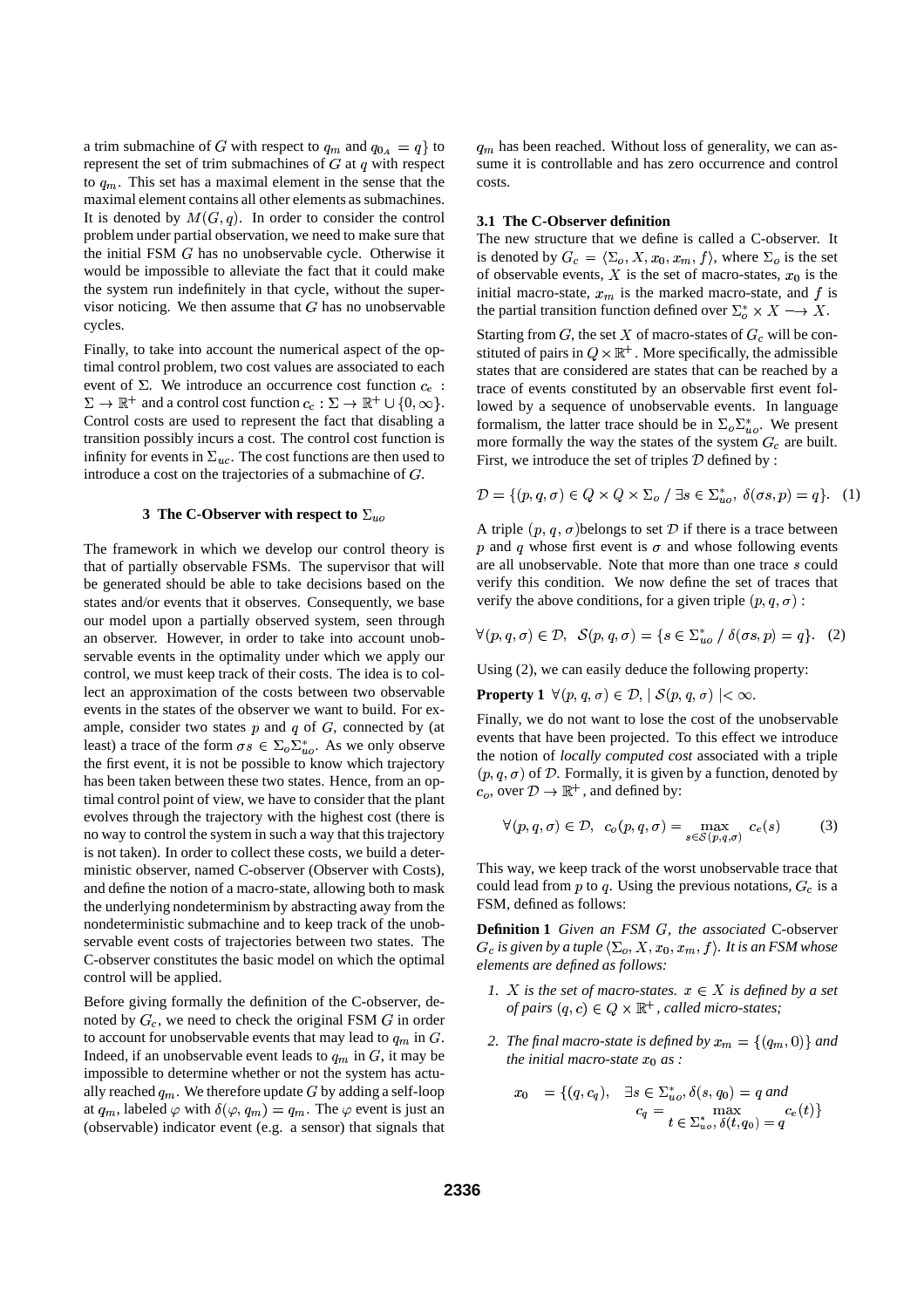3.  $\forall x \in X$  and  $\forall \sigma \in \Sigma_o$ , define

$$
\forall (p, c_p) \in x, A^x_\sigma(p) = \{ (q, c_o(p, q, \sigma)) \mid (p, q, \sigma) \in \mathcal{D} \}.
$$

 $A_{\sigma}^{x}(p)$  *basically constitutes the set of states of G that can be reached via a trace*  $\sigma \Sigma_{uo}^{*}$  (from *a micro-state of x), together with the associated approximation of the unobservable trace cost.*

*4. The transition function f is recursively defined by:* 

$$
\forall x \in X \,\forall \sigma \in \Sigma_o, \, f(\sigma, x) = \{ (q, c_q) \in \bigcup_{(p, c_p) \in x} A^x_\sigma(p),
$$
  

$$
c_q = \max_{s \in \mathcal{S}(p, q, \sigma)} c_e(s) \}
$$

*Hence, if there exists different micro-states of the form*  $(q, .)$  in  $f(\sigma, x)$ , then we only consider the pair with the *maximal cost.*

*5. We only build the accessible part of the system (i.e. the states*  $x \in X$  *that are reachable from*  $x_0$  *by f)*.

The way  $G_c$  is built masks the nondeterministic nature of the projected FSM.  $x_0$  is computed from the unobservable reach of  $(q_0, 0)$ .  $x_m$  is a single marked state, namely,  $\{(q_m, 0)\}$ . Finally,  $f$  can be constructed recursively from the initial state. Indeed, we can construct the set of states of  $G_c$  using point *(2)* and then point *(3)* and *(4)* of Definition 1 recursively. Note that due to Property 1, the recursion terminates. The structure that we obtain is another deterministic FSM, whose events are taken in  $\Sigma_o$ . States of  $G_c$  are macro-states with respect to  $G$ . However, we have computed and kept a local cost to avoid losing track of the costs of the unobservable events that have disappeared from the structure.

**Lemma 1** [5] Let  $x \in X - \{x_m\}$  be a state of  $G_c$ , and let  $(q, c_q) \in x$  *be a micro-state of x. We can state that* 

- (1)  $\text{either } \exists \sigma \in \Sigma_o, \exists q' \in Q, \ \delta(\sigma, q) = q' \text{ and, in this case,}$  $\exists x' \in X$ , s.t.  $f(\sigma, x) = x'$ , and  $(q', .) \in x'$
- (2) or  $\exists \sigma \in \Sigma_{uo}$  and  $\exists q' \in Q$  s.t.  $\delta(\sigma, q) = q'$  and, in this  $case, \exists (q',.) \in x.$

*Moreover,*  $\forall (q, c_q) \in x, \exists s \in \sum_{u}^{*} \sum_{o}, \delta(s, q)$ .

What the above lemma states is that whatever the state  $x$ that can be reached during the execution of the plant, there eventually exists a way out of this state (either directly via an observable event or by an unobservable trajectory which reaches a micro-state of  $x$  having the previous property. Next, we state that the C-observer realized from  $G$  inherits properties of  $G$ .

## **Proposition 1** [5]  $G_c$  *is non-blocking.*

## **3.2 Extented notion of Controllability**

In this section, we formalize the method used (by a supervisor) to generate a submachine from a C-observer.

**Submachines of a C-observer.** We wish to apply some control to the original system in order to verify a certain performance criterion. In other words, we wish to reduce the system  $G_c$ , and therefore  $G$ , to a particular behavior. This leads us to define the notion of a submachine of  $G_c$ . In fact, even if the worlds in which they are defined (for  $G$  and  $G_c$ ) are different, the notion of submachine is the same as the one given in Section 2 (i.e. a submachine of  $G<sub>c</sub>$  is any structure that has its states in those of  $G_c$ , the same initial state and final state and its events and transitions in those of  $G<sub>c</sub>$ ).

Moreover, we are only interested in complete behavior, i.e. we wish to obtain a controlled system that reaches the state  $x_m$  and therefore the state  $q_m$ . Hence, we wish to consider the submachine of  $G_c$  that have this property. Hence the notion of G-live submachines.

 $\text{Definition 2}$  *Let*  $G_c = \langle \Sigma_o, X, x_0, x_m, f \rangle$  *be the C-observer* associated with  $G = \langle \Sigma, Q, q_0, q_m, \delta \rangle$ . A submachine  $H =$  $\langle \Sigma_o, X_H, x_{0,H}, x_m, f_H \rangle$  of  $G_c$  is said to be G-live if the fol*lowing condition holds:*

$$
\forall x_H \in X_H \setminus \{x_m\}, \ \forall (q, c_q) \in x_H, \ \exists (q', c_{q'}) \in x_H \ s.t.
$$

$$
\{\exists s \in \sum_{u \circ s}^* \delta(s, q) = q' \} \land [\exists \sigma \in f_H(x_H), \ \delta(\sigma, q')!] \}.
$$

A submachine  $H$  of  $G_c$  is  $G$ -live whenever any micro-state of  $x_H$  has a transition that is either an observable transition for the initial FSM  $G$ , or an unobservable transition that leads to another micro-state of  $x_H$  from which there is a possibility of exiting the macro-state (except for the marked state). Quite naturally, using Lemma 1, we can state that :

**Proposition 2** [5] *If*  $G_c$  *is the C-observer associated with*  $G$ *, then*  $G_c$  *is*  $G$ -live.

**Controllability in this framework.** The structure on which control will be applied is FSM  $G_c$ . We first have to adapt the classical definition of controllability introduced by [7]. Indeed, even if the control policy remains the same (we do not want to disable uncontrollable events), we have to take care of the fact that, by removing controllable transitions, the obtained submachine of  $G$  inherits some properties of the initial FSM  $= G_c$ . Hence the new definition of controllability:

**Definition 3** Let  $G_c = \langle \Sigma_o, X, x_0, x_m, f \rangle$  be the C*observer* associated with  $G = \langle \Sigma, Q, q_0, q_m, \delta \rangle$ .  $H =$  $\langle \Sigma_o, X_H, x_{0,H}, x_m, f_H \rangle$  *is said to be a* controllable submachine of  $G_c$  *if the following conditions hold:* 

- *I*.  $\forall x_H \in X_H$  *that can be reached via a trace of*  $\mathcal{L}(H)$ ,  $\mathbf{v} \in \mathbb{Z}_{n}$  ,  $\mathbb{Z}_{\alpha}$ ,  $\mathbb{Z}_{n}$  ,  $\mathbb{Z}_{n}$  ,  $\mathbb{Z}_{n}$  ,  $\mathbb{Z}_{n}$  ,  $\mathbb{Z}_{n}$  ,  $\mathbb{Z}_{n}$  ,  $\mathbb{Z}_{n}$  ,  $\mathbb{Z}_{n}$  ,  $\mathbb{Z}_{n}$  ,  $\mathbb{Z}_{n}$  ,  $\mathbb{Z}_{n}$  ,  $\mathbb{Z}_{n}$  ,  $\mathbb{Z}_{n}$  ,  $\mathbb{Z}_{n}$  ,  $\mathbb{$
- 2.  $H$  *is*  $G$ -live.

Condition  $(1)$  imposes that any transition that needs to be disabled in  $G_c$  to generate H needs to be controllable. Condition *(2)* imposes that no submachine of a C-observer presents any deadlocks or livelocks. This condition imposes that any micro-state of a state  $x_H$  must have an active outgoing trace (in the original FSM from which  $G_c$  was derived) that is either unobservable (thereby leading to another micro-state of  $x_H$  and eventually leading to a state from which there is an observable outgoing event) or observable (thereby leading to another macro-state of  $H$ ).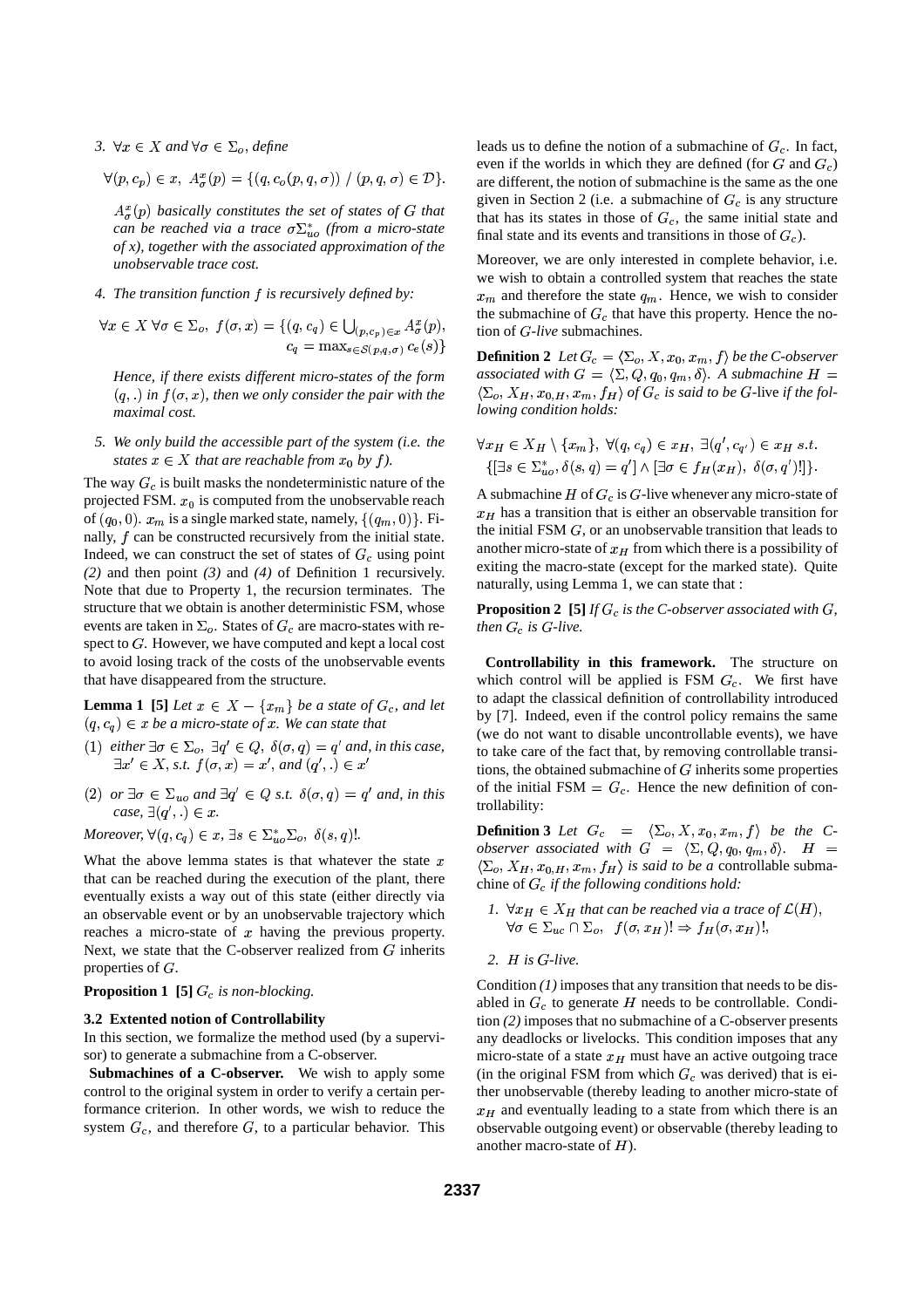**The supervisor.** Now that we have the definition of a controllable submachine of a C-observer, it is interesting to determine how such a submachine can be obtained via a supervisor acting upon  $G_c$ . However, control cannot be blindly performed. Disabling an event that was admissible in a state x of  $G_c$  can induce a deadlock in the initial FSM  $G$ . Hence, we introduce the notion of *Admissible Control Actions (ACA)*.

**Definition 4** Let  $G_c = \langle \Sigma_o, X, x_0, x_m, f \rangle$  be the C-observer associated with  $G = \langle \Sigma, Q, q_0, q_m, \delta \rangle$ . We define the set of Admissible Control Actions (ACA) *at state*  $x \in X$  *as a function :*

$$
\Gamma_x = \{ \gamma \subseteq \Sigma_c, \ \forall (q, c_q) \in x, \ \exists (q', c_{q'}) \in x \ s.t. \{ [\exists s \in \Sigma_{uo}^*, \ \delta(s, q) = q'] \land [\exists \sigma \in f(x) \setminus \gamma, \ \delta(\sigma, q')!] \}
$$

More precisely,  $\Gamma_x$  gives, for a state x of  $G_c$  all the possible sets of controllable events that can be disabled without risk of deadlock. In other words, given a state  $x$  of  $G_c$  and a given  $\gamma$  in  $\Gamma_x$ , if  $\sigma$  belongs to  $\gamma$ , it means that  $\sigma$  can be disabled because there actually exists at least one trajectory  $s \in \sum_{u=0}^{\infty}$  that leads the system in another micro-state of  $x'$  for which there exists an observable event  $\sigma'$  that makes the system leave the macro-state x and eventually reach a state  $x' = f(x, \sigma')$  of  $G_c$ .

Using Definition 4, a *supervisor* of  $G_c$  is defined by:

**Definition 5** *Let*  $G_c$  *be the C-observer associated with*  $G$ and  $\Pi = (\Gamma_x)_{x \in X}$  *be the set of admissible control actions, then*  $a$  *supervisor*  $S$  *is a function given by* :

$$
S: X \to 2^{\Sigma_c} \n x \to \gamma \in \Gamma_x
$$
\n(4)

In other words, a supervisor of  $G_c$  is obtained by choosing a particular  $\gamma$  in a state x. By definition, the control action will always belongs to  $\Sigma_c$ , which ensures that S never disables an uncontrollable event.

Conceptually, the supervisor controlling the plant  $G$  is placed in feedback with  $G$  and  $G_c$ . Only the observable events can be seen by S. Therefore  $G_c$  plays the role of an observer that will somehow rebuild a part of the state in which the system has evolved. According to this information, the supervisor determines whether the observation corresponds to a (conditionally) controllable event and if it has to enable/disable this event in order to keep the closed loop system behaving "desirably".

To conclude this section, let us remark that Definition 5 is consistent with the definition of a controllable submachine of the C-observer  $G_c$ . This is summarized by the following proposition:

**Proposition 3**  $H \subseteq G_c$  *is a controllable submachine of*  $G$ the contract of the contract of the contract of the contract of the contract of *if* and only if there exists a supervisor S, such that  $\forall x_H \in$  $X_H$ ,  $f_H(x_H) = f(x_H) \setminus S(x_H)$ .

## **4 Optimal Supervisory Control Problem**

The aim of optimal control is to study the behavioral properties of a system, to take advantage of a particular structure, and to generate a controller which constrains the system to a desired behavior according to quantitative and qualitative aspects [3, 6, 8]. This is performed by the addition of quantitative measures in the form of occurrence and control cost functions, to capture the fact that some legal behaviors are better than others.

## **4.1 Transformation of**  $G_c$

We first need to transform the C-observer, in order to exactly fit within the framework developed by [8]. Indeed, unlike in the case of total observability where costs are defined in events only, we have incorporated cost information in the macro-states of the  $G_c$ . These costs were attached to the states in order to keep track of the unobservable cost of the trajectory between two macro-states (see Section 3.1). Basically, the transformation we will perform on  $G_c$ , consists in "shifting" the cost of the macro-state to the events that can be executed in this macro-state. For a given  $x$ , and a given  $\sigma$  admissible in x, we consider the worst cost of the pairs  $(q, c_q) \in x$  such that  $\sigma$  belongs to the active event set of q in G. The transformation is performed as follows: let  $x \in X$ and let  $f(x)$  be the set of events that  $G_c$  can execute in x. For each  $\sigma \in f(x)$ , we rename  $\sigma$  as  $\sigma_x$  and we attach to this new event the cost  $c_e(\sigma_x)$  defined by :

$$
c_e(\sigma_x) = \max_{(q, c_q) \in x, \delta(\sigma, q)!} \{c_q\} + c_e(\sigma) \tag{5}
$$

The controllability status of the event as well as the control cost of the events do not change (namely, we have  $c_c(\sigma_x) =$  $c_c(\sigma)$ ). Call  $\Sigma'_{\sigma}$  the new set of event. The transition function f remains the same (i.e.  $f(x, \sigma_x)$  is defined and equal to  $x'$ whenever  $x' = f(x, \sigma)$ ).

The new C-observer  $G'_{c}$  we obtain is still a FSM. It is defined by  $\langle \Sigma'_o, X, x_0, x_m, f \rangle$ . Compared to  $G_c$ , the global structure of  $G'_{c}$  does not change. The only difference is that we change the original alphabet of  $G_c$  in such a way that costs are now defined on events only, as carried out in [8]. From now on,  $G_c$  is a deterministic and trim FSM. To each event is attached two values, which respectively correspond to its event and control costs. The only difference with [8] lies in the notion of controllability that, in our framework, takes into account the notion of liveness of the underlying system . However, this does not affect the use of the theory of [8] to compute the optimal supervisor of  $G_c$ , and therefore the optimal supervisor of  $G$ . Indeed, as in our case, the theory is based on the notion of acceptable control actions that have to be computed at first. In [8], a control action in a state  $x$  is admissible whenever it does not disable uncontrollable events and it does not produce local deadlock (i.e. no output event.)

## **4.2 Trajectory costs** of **a** submachine of  $G'$

In order to be able to discuss optimality, we now explain how to compute the cost of a trajectory of  $G'_{c}$ .

**Control cost function over the states.** In order to model this particular aspect, let us define the control cost of an event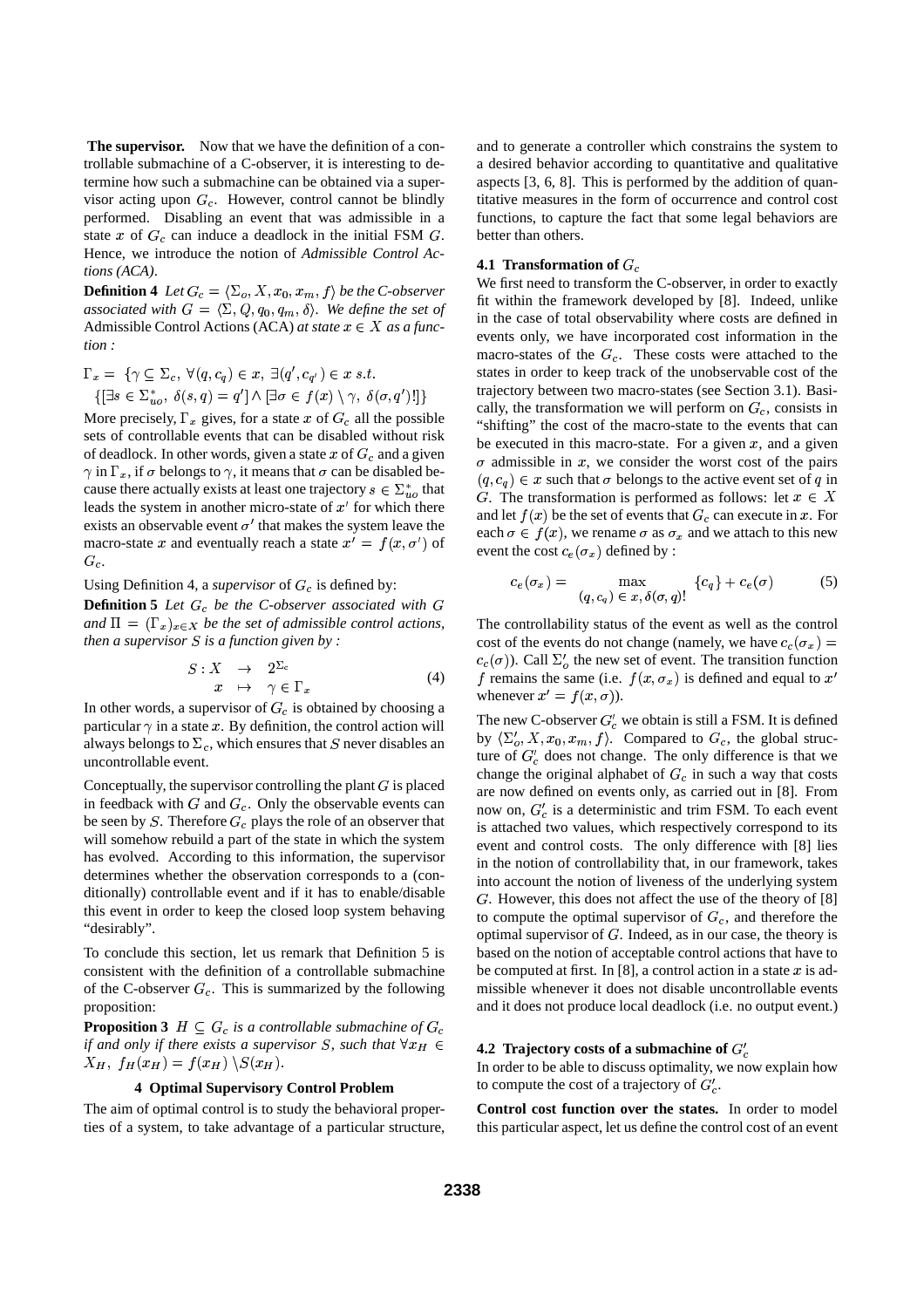according to a state. We first introduce  $\Sigma_d(x,H) = f_{G'_a}(x) \setminus \mathbf{4.3}$  $f_H(x)$  as the set of disabled events at state x for the system to remain in submachine  $H$  of  $G_c'$ . Whereas in [8] the control cost function was defined on an event, in the case of partial observation, it is defined on a state as follows: considering a submachine  $H$  of  $G_c'$ , we have

$$
C_c(x, H) = \begin{cases} \infty & \text{if } \Sigma_d(H, x) \notin \Gamma_x \\ \sum_{\sigma' \in \Sigma_d(H, x)} c_c(\sigma') & \text{otherwise} \end{cases}
$$
 (6)

The cost of a state x is equal to  $\infty$  whenever there does not exist a particular control policy  $\gamma \in \Gamma_x$  that restricts the behavior of  $G'_{c}$  to  $H$  (i.e. when an uncontrollable event has been removed or when a controllable event has been removed, then inducing a deadlock).

**Cost** of a **trajectory** and of a **submachine** of  $G'_c$ . We are now ready to define the cost of a trajectory  $s$  of a submachine  $H$  as well as the objective cost function of a submachine  $H$ of  $G'_{c}$ .

**Definition 6** *Let*  $H = \langle \Sigma'_o, X_H, x_{0,H}, x_{m,H}, f_H \rangle$  *be a submachine* of  $G'_{c}$  *derived from*  $G$  *and*  $\mathcal{L}_{m}(H)$  *be the marked language generated* by  $H$ *, then* 

*1. for all y in H and trajectory*  $s = \sigma'_1 \dots \sigma'_n$ ,  $\forall i, 1 \le i \le n$  $m, \sigma_i' \in \Sigma_o'$  such that  $f_H(y, s)$  exists, the cost of s is *given by :*

$$
C_O(y, H, s) = \sum_{i=1}^{n} c_e(\sigma_i) + \sum_{i=0}^{n} C_c(f_H(y, \|s\|_i), H), \quad (7)
$$

where  $\|s\|_i$  denotes the prefix of  $s$  of length  $i$ ,

2. *the objective cost function denoted by*  $C_{Sup}(H)$  *is given by:*

$$
C_{Sup}(H) = \sup_{s \in \mathcal{L}_m(H)} (C_O(x_0, H, s))
$$
 (8)

The cost of a trajectory is the sum of the occurrence costs of the events composing it, to which is added the cost of controlling events on the way to remain in machine  $H$ . If an uncontrollable event is disabled, the cost of a trajectory becomes infinite because of the second term of (7). Finally,  $C_{Sup}(H)$  represents the worst case behavior that is possible in submachine  $H$ . The next lemma characterizes the interaction of event and control costs:

**Lemma 2 [5]** *Let*  $H_1 \subseteq H_2 \in \mathcal{M}(G'_c, x)$  and  $s \in \mathcal{L}_m(H_1)$ , *then*  $C_O(x, H_1, s) \geq C_O(x, H_2, s)$ .

This lemma states that the cost associated with a trajectory admissible in a machine is lower than the cost of the same trajectory generated by one of its submachines. The purpose of "contracting a submachine" is to remove trajectories with high event costs. However this process is accompanied by rising control costs, hence the optimization problem we now define.

## **4.3 The optimization problem**

We are only interested in machines that achieve a task (we only consider plants having a behavior which terminates at a marked state). Among all the trim and controllable submachines of  $G'_{c}$ , since we want to deal with optimal solutions, we want to extract the submachines that have a minimal objective cost function.

**The optimal submachines of**  $G_c'$ **. Considering the trim** hypothesis, we denote  $\mathcal{M}(G'_{c}, x)$  as the set of trim submachines of  $G_c'$  starting at state x with respect to the unique final state  $x_m$  and denote by  $M(G'_c, x)$  its maximal element (see Section 2). We now define the optimization problem.

**Definition 7**  $\forall x \in X, H_0 \in \mathcal{M}(G'_c, x)$  is an optimal sub*machine of the FSM if*

$$
C_{Sup}(H_o) = \min_{H \in \mathcal{M}(G'_c, x)} C_{Sup}(H) < \infty.
$$

The cost  $C_{Sup}(H_o)$  of  $H_o$  represents the minimum worst case cost incurred to reach  $x_m$  from  $x_0$  when the behavior of  $G'_{\alpha}$  is restricted to a submachine of it. As some events in some states are not controllable (which induces an infinite cost), optimality is met when there is no other control policy with lower worst-case cost that allows to reach the marked state  $x_m$  certainly. At a lower level (in the world of  $G$ ), the control policy induced by submachine  $H<sub>o</sub>$  corresponds to the one with lower worst-case cost, knowing that  $G$  could evolve through unobservable trajectories with the worst possible cost. In general, there will exists several optimal submachines for an FSM.

As in the case of total observation [8], the following lemma is stated to note that optimal solutions lie within the class of controllable submachines.

**Lemma 3** [5] Let  $H \in \mathcal{M}(G,x)$ . If  $C_{S \cdot u}(\mu) < \infty$  then H *is controllable.*

From Lemma 3, uncontrollable submachines are not candidates for optimality since the cost for restricting the system to those submachines is infinite. The following theorem gives necessary and sufficient conditions for the existence of optimal submachines:

**Theorem 1** [5] An *optimal submachine of*  $G_c$  *exists if and only* if there exists a submachine  $H$  of  $G'_{c}$  such that  $H$  is *trim, controllable, with no cycles.*

Intuitively, this theorem states that an optimal solution exists when there are controllable submachines of  $G'_{\alpha}$  in which there does not exist cycles. The controllability assumption ensures that the cycles can be broken using controllable events alone. The submachine that includes all the other optimal submachines will be called the maximal optimal submachine and will be denoted by  $H^{\dagger}$ <sub>o</sub>.

**The DP-optimal submachines of**  $G_c'$ **.** In general, the solution to the Optimal Supervisory Control Problem is not unique. Moreover, all the optimal solutions do not structurally have optimal sub-solutions, which means that they do